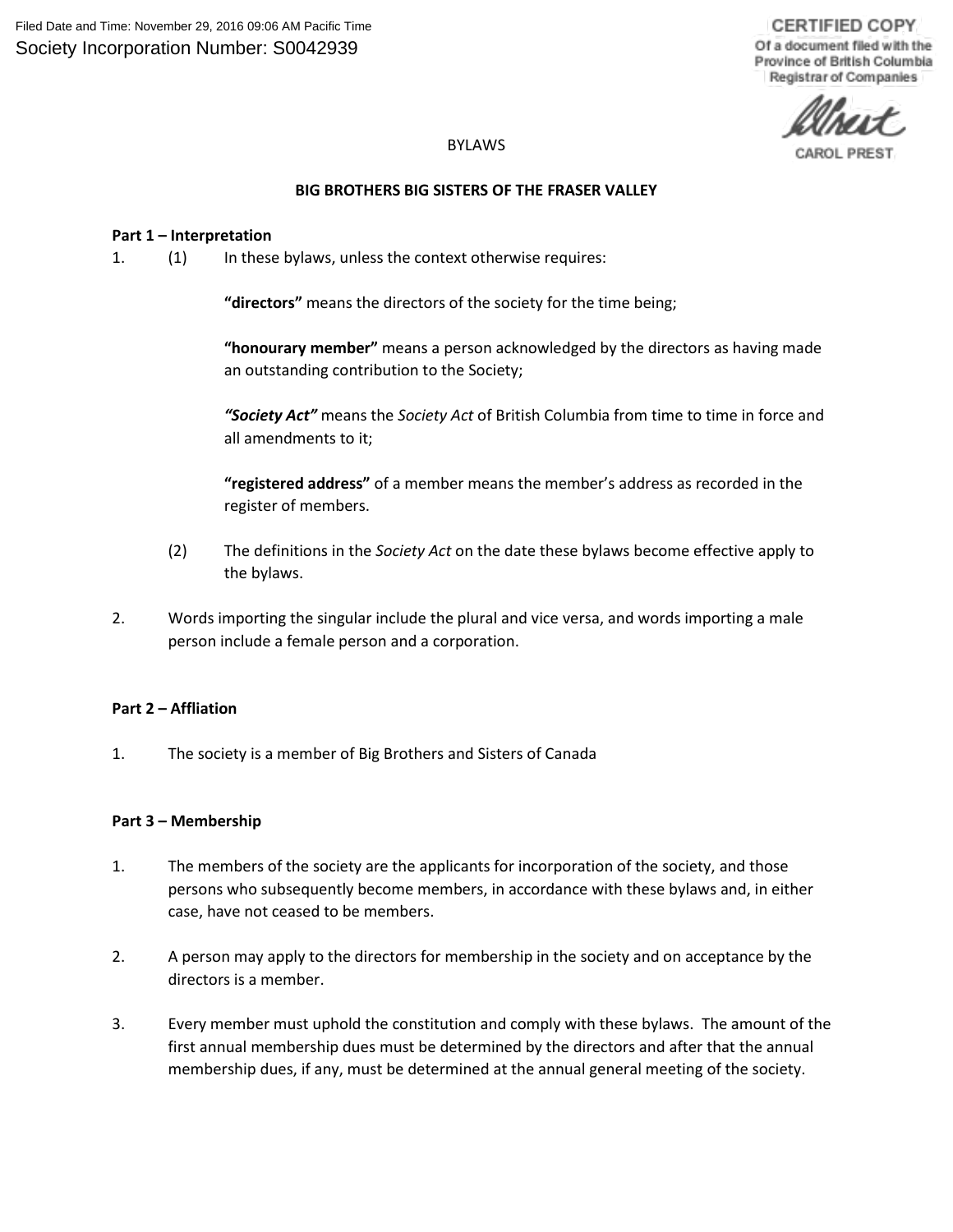- 4. A person ceases to be a member of the society
	- (a) by delivering his or her resignation in writing to the secretary of the society or by mailing or delivering it to the address of the society,
	- (b) on his or her death or, in the case of a corporation, on dissolution,
	- (c) on being expelled, or
	- (d) on having been a member not in good standing for 12 consecutive months.
- 5. (1) A member may be expelled by a special resolution of the members passed at a general meeting.
	- (2) The notice of special resolution for expulsion must be accompanied by a brief statement of the reasons for the proposed expulsion.
	- (3) The person who is the subject of the proposed resolution for expulsion must be given an opportunity to be heard at the general meeting before the special resolution put to a vote.
- 6. All members are in good standing except a member who has failed to pay his or her current annual membership fee, or any other subscription or debt due and owing by the member to the society, and the member is not in good standing so long as the debt remains unpaid.
- 7. At the will of the directors a person may be designated as a honourary member and may attend and speak at a general meeting or extraordinary general meeting but, unless such person is also a member in good standing, shall have no voting rights or other rights in or obligations to the society.

## **Part 4 – Meetings of Members**

- 1. General meetings of the society must be held at the time and place, in accordance with the *Society Act*, that the directors decide.
- 2. Ever general meeting, other than an annual general meeting, is an extraordinary general meeting.
- 3. The directors may, when they think fit, convene an extraordinary general meeting.
- 4. (1) Notice of a general meeting must specific the place, day and hour of the meeting and, in case of special business, the general nature of the business.
	- (2) The accidental omission to give notice of a meeting to, or the non-receipt of a notice by, any of the members entitled to receive notice does not invalidate proceedings at that meeting.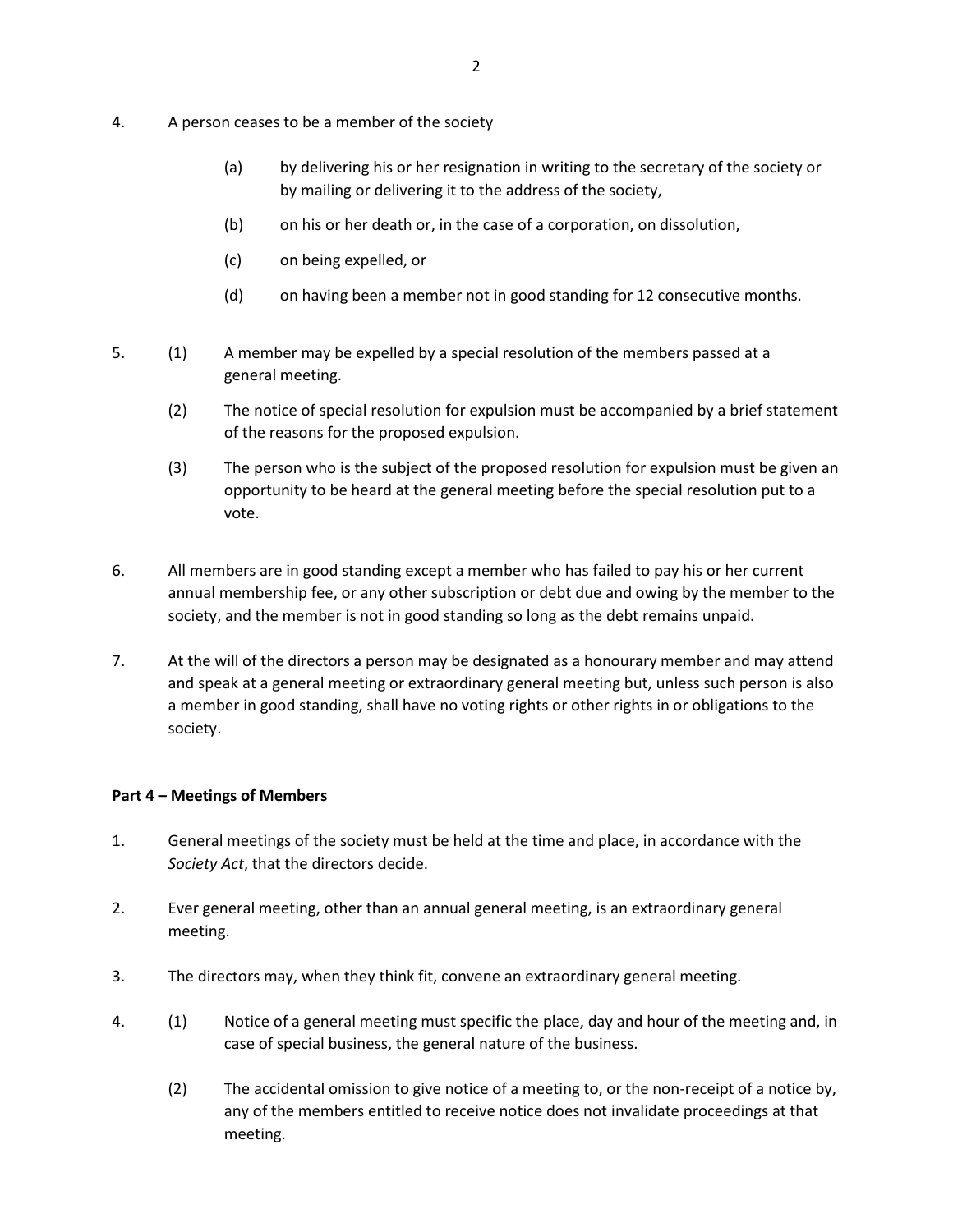5. The first annual general meeting of the society must be help not more than 15 months after the date of incorporation and after that an annual general meeting must be held at least once in every calendar year and not more than 15 months after the holding of the last preceding annual general meeting.

# **Part 5 – Proceedings at General Meetings**

- 1. Special business is
	- (a) all business at an extraordinary general meeting except the adoption of rules of order, and
	- (b) all business conducted at an annual general meeting, except the following:
		- (i) the adoption of rules of order;
		- (ii) the consideration of the financial statements;
		- (iii) the report of the directors;
		- (iv) the report of the auditor, if any;
		- (v) the election of directors;
		- (vi) the appointment of the auditor, if required;
		- (vii) the other business that, under these bylaws, ought to be conducted at an annual general meeting, or business that is brought under consideration by the report of the directors issued with the notice convening the meeting.
- 2. (1) Business, other than the election of a chair and the adjournment or termination of the meeting, must not be conducted at a general meeting at a time when a quorum is not present.
	- (2) If at anytime during a general meeting there cease to be a quorum present, business then in progress must be suspended until there is a quorum present or until the meeting is adjourned or terminated.
	- (3) A quorum is 5 members present or a greater number that the members may determine a general meeting.
- 3. If within 30 minutes from the time appointed for a general meeting a quorum is not present, the meeting, if convened on the requisition of members, must be terminated, but in any other case, it must stand adjourned to the same day in the next week, at the same time and place, and if, at the adjourned meeting, a quorum is not present within 30 minutes from the time appointed for the meeting, the members present constitutes a quorum.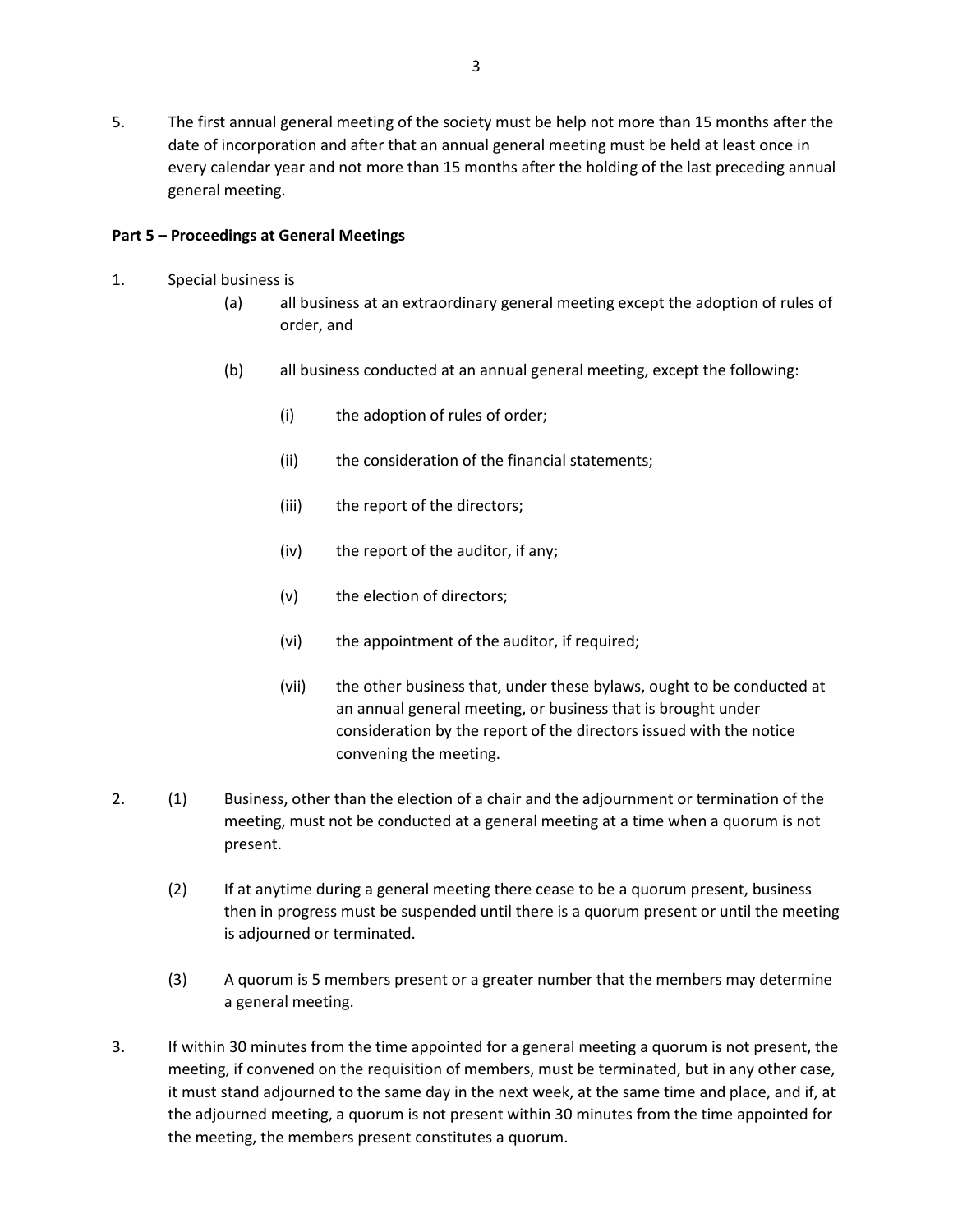- 4. Subject to bylaw 5, of Part 5, the president of the society, the vice president or, in the absence of both, one of the other directors present, must preside as chair of a general meeting.
- 5. If at a general meeting
	- (a) there is no president, vice president or other director present within 15 minutes after the time appointed for holding the meeting, or
	- (b) the president and all the other directors present are unwilling to act as the chair,

the members present must choose one of their number to be the chair.

- 6. (1) A general meeting may be adjourned from time to time and from place to place, but business must not be conducted at an adjourned meeting other than the business left unfinished at the meeting from which the adjournment took place.
	- (2) When a meeting is adjourned for 10 days or more, notice of the adjourned meeting must be given as in the case of the original meeting.
	- (3) Except as provided in the bylaw, it is not necessary to give notice of an adjournment or of the business to be conducted at an adjourned general meeting.
- 7. (1) A resolution proposed at a meeting need not be seconded, and the chair of a meeting may move or propose a resolution.
	- (2) In the case of a tie vote, the chair does not have a casting or second vote in addition to the cote to which he or she may be entitled as a member, and the proposed resolution does not pass.
- 8. (1) A member in good standing present at a meeting of members is entitled to one vote.
	- (2) Voting is by show of hands.
	- (3) Voting by proxy is not permitted.
- 9. A corporate member may vote by its authorized representative, who is entitled to speak and vote, and in all other respects exercise the rights of a member, and that representative must be considered as a member for all purposes with respect to a meeting of the society.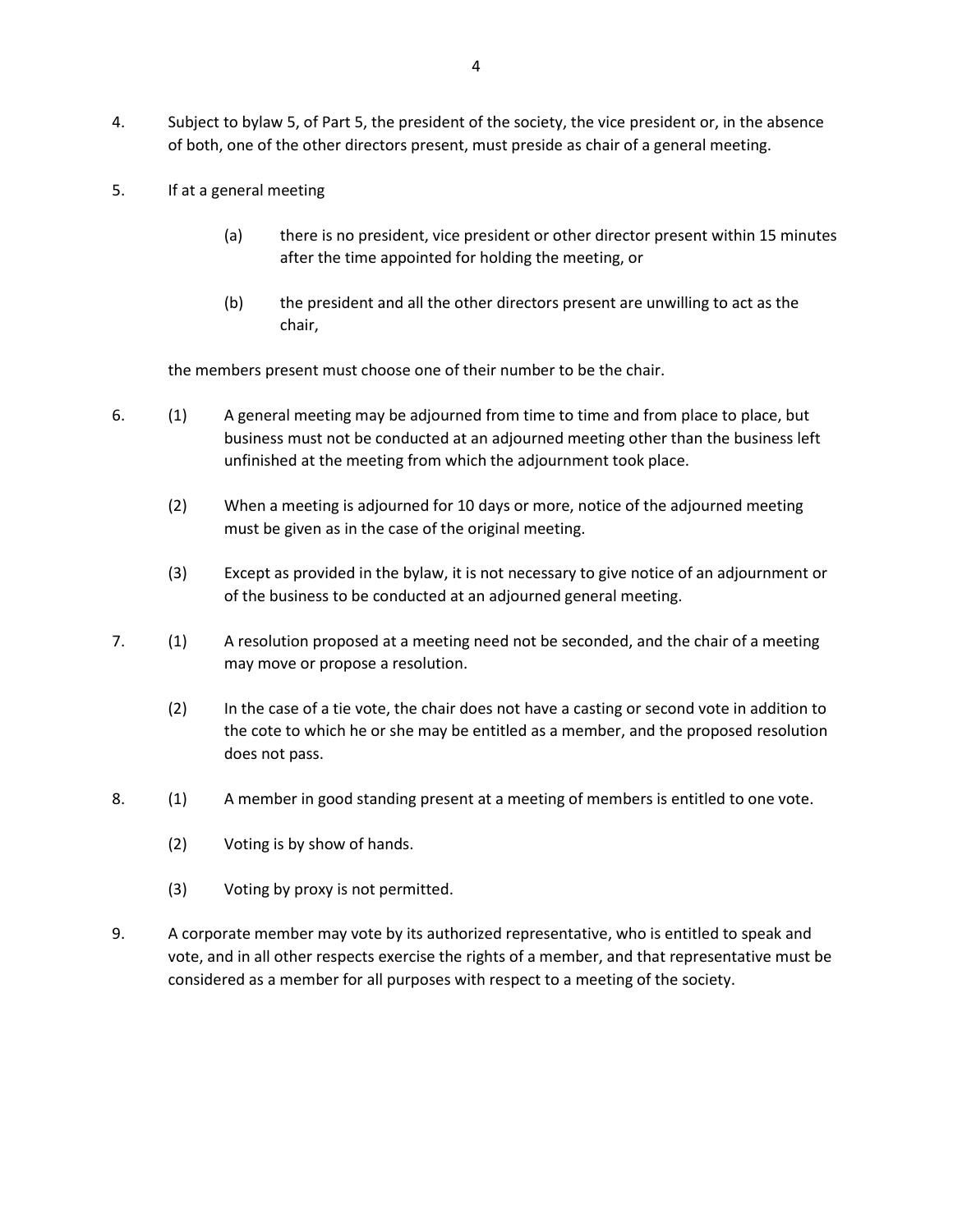#### **Part 6 – Directors and Officers**

- 1. (1) The directors may exercise all the powers and do all the acts and things that the society may exercise and do, and that are not by the bylaws or by statute or otherwise lawfully directed or required to be exercised or done by the society in a general meeting, but subject, nevertheless, to
	- (a) all laws affecting the society,
	- (b) the bylaws, and
	- (c) rules, not being inconsistent with these bylaws, that are made from time to time by the society in a general meeting.
	- (2) A rule, made by the society in a general meeting, does not invalidate a prior act of the directors that would have been valid if that rule had not been made.
- 2. (1) The president, vice president, secretary, treasurer and one or more other persons are the directors of the society.
	- (2) The number of directors must be 5 or a greater number determined from time to time at a general meeting.
	- (3) All directors shall be required to be members in good standing and shall continue to be so during their term of office.
- 3. (1) The term of office of each elected director shall be 2 years and the term of office for one-half of the directors shall expire each year (the first term of one year shall be decided by lot).
	- (2) The directors are deemed to retire from office at the termination of their respective terms when their successors are elected.
	- (3) Separate elections must be held for each office to be filled.
	- (4) An election may be by acclamation, otherwise it must be by ballot.
	- (5) If a successor is not elected, the person preciously elected or appointed continues to hold office.
- 4. (1) The directors may at any time and from time to time appoint a member as a director to fill a vacancy in the directors.
	- (2) A director so appointed holds office only until the conclusion of the next annual general meeting of the society, but it is eligible for re-election at the meeting.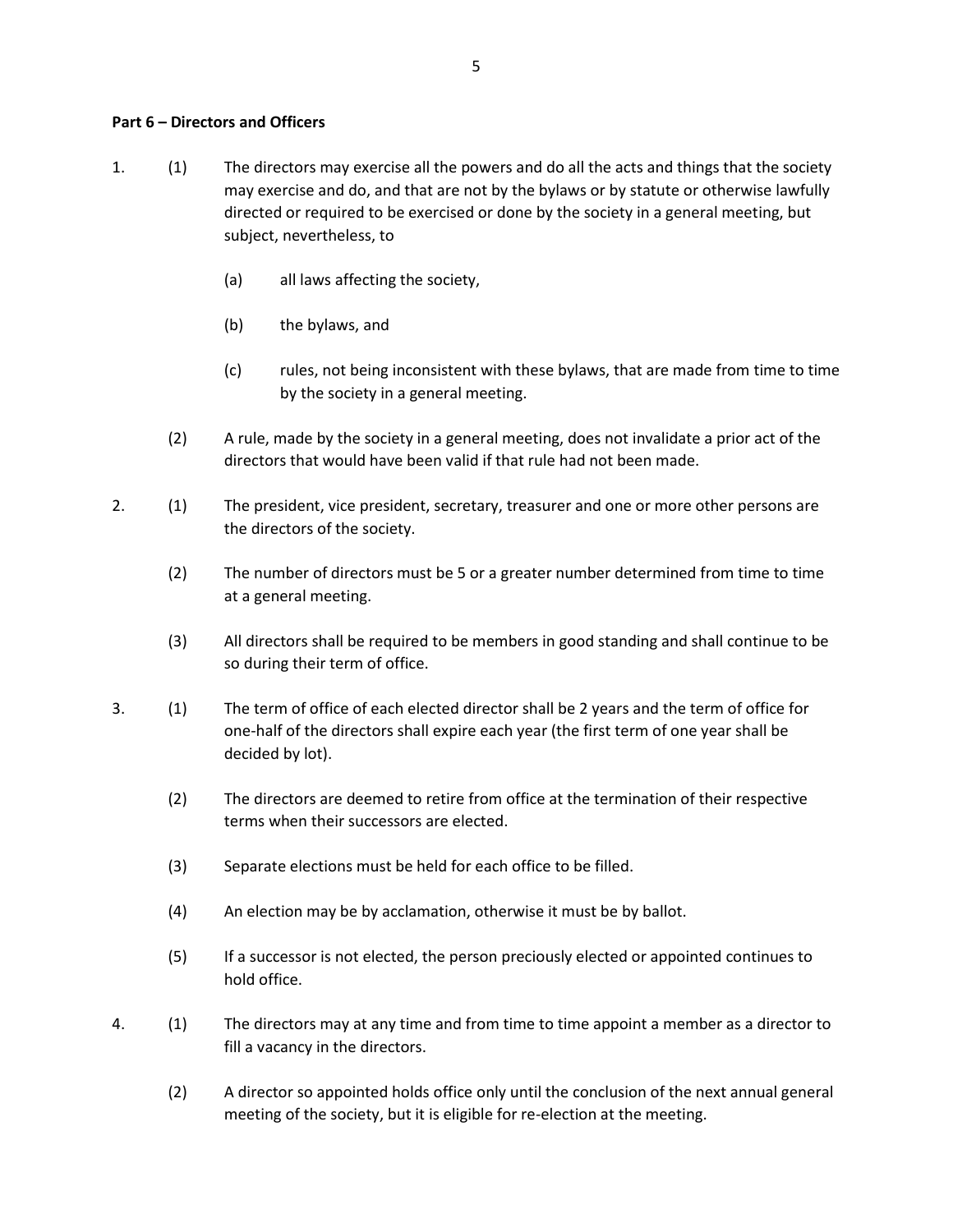- 5. (1) If a director resigns his or her office or otherwise ceases to hold office, the remaining directors must appoint a member to take the place of the former director.
	- (2) A director so appointed holds office only until the conclusion of the next annual general meeting of the society, but is eligible for re-election at the meeting.
	- (3) An act or proceeding of the directors is not invalid merely because there are less than the prescribed number of directors in office.
- 6. The members may, by special resolution, remove a director, before the expiration of his or her term of office, and may elect a successor to complete the term of office.
- 7. A director must not be remunerated for being or acting as a director but a director may, with the approval of the directors, be reimbursed for expenses necessarily and reasonably incurred by the director while engaged in the affairs of the society.

# **Part 7 – Proceedings of Directors**

- 1. (1) The directors may meet at the places they think fit to conduct business, adjourn and otherwise regulate their meeting ad proceedings, as they see fit.
	- (2) The directors may from time to time set the quorum necessary to conduct business, and unless so set the quorum is a majority of the directors then in office.
	- (3) The president is the chair of all meetings of the directors, but if at a meeting the president is not present within 30 minutes after the time appointed for holding the meeting, the vice president must act as chair but if neither is present the directors present may choose one of their number to be the chair at that meeting.
	- (4) A director may at any time, and the secretary, on the request of a director, must, convene a meeting of the directors.
- 2. (1) The directors may delegate any, but not all, of their powers to committees consisting of the director or directors they think fit.
	- (2) A committee so formed in the exercise of the powers so delegated must conform to any rules imposed on it by the directors, and must report every act or thing done in exercise of those powers to the earliest meeting of the directors held after the act or thing has been done.
- 3. A committee must elect a chair of its meetings, but if no chair is elected, or if at a meeting the chair is not present within 30 minutes after the time appointed for holding the meeting, the directors present who are members of the committee must choose one of their number to be the chair of the meeting.
- 4. The members of a committee may meet and adjourn as they think proper.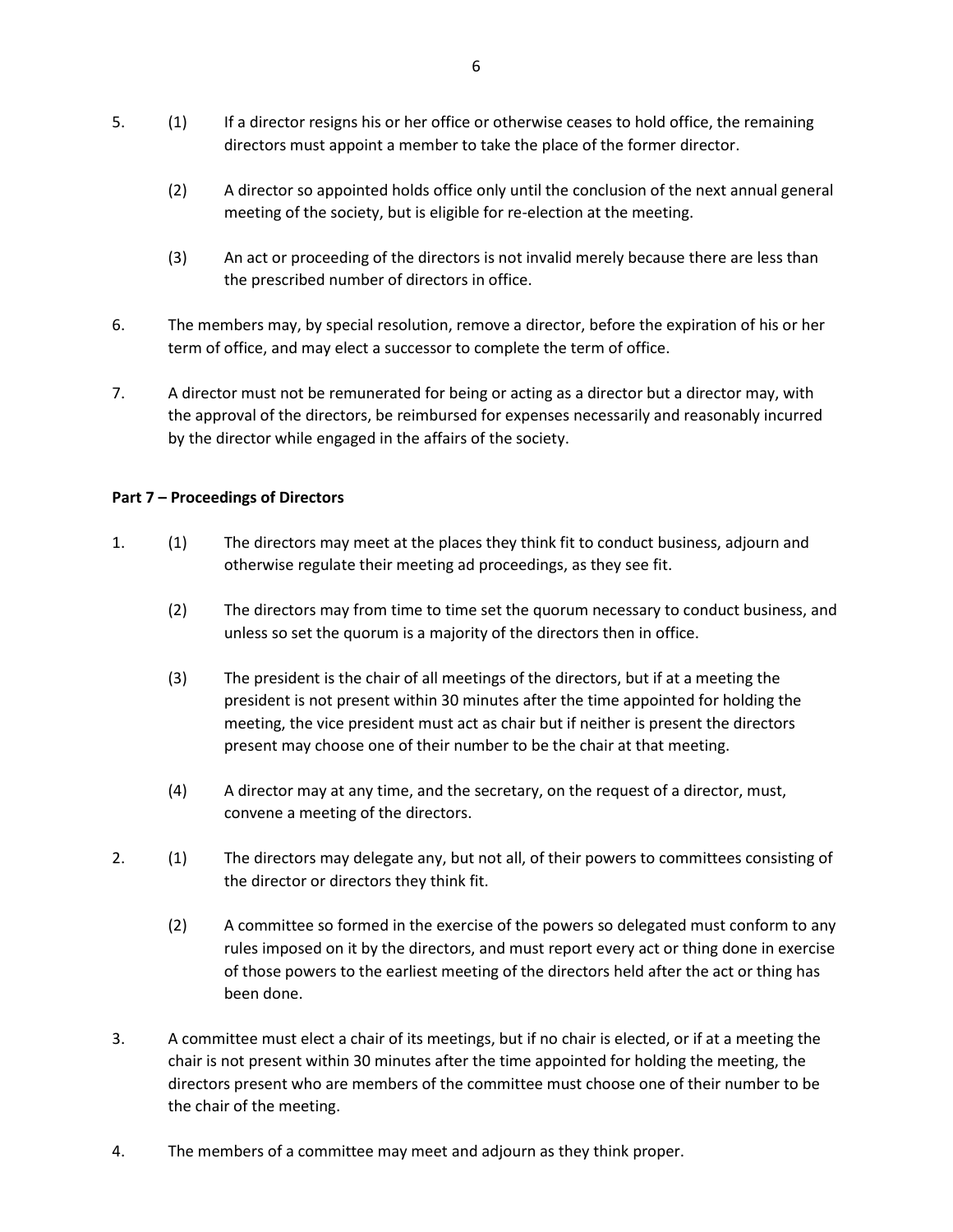- 5. For a first meeting of directors held immediately following the appointment or election of a director or directors at an annual or other general meeting of members, or for a meeting of the directors at which a director is appointed to fill a vacancy in the directors, it is not necessary to give notice of the meeting to the newly elected or appointed director or directors for the meeting to be constituted, if a quorum of the directors is present.
- 6. A director who may be absent temporarily from British Columbia may send or deliver the address of the society a waiver of notice, which may be by letter, electronic mail, telegram, telex or cable, of an meeting of the directors and may at any time withdraw the waiver, and until the waiver is withdrawn,
	- (a) a notice of meeting of directors is not required to be sent to that director, and
	- (b) any and all meetings of the directors of the society, notice of which has not been gives to that director, if a quorum of the directors is present, are valid and effective.
- 7. (1) Question arising at a meeting of the directors and committee of directors must be decided by a majority of votes.
	- (2) In the case of a tie vote, the chair does not have a second or casting vote.
- 8. A resolution proposed at a meeting of directors or committee of directors need not be seconded, and the chair of a meeting may move or propose a resolution.
- 9. A resolution in writing, signed by all the directors and placed with the minutes of the directors, is as valid and effective as if regularly passed at a meeting of directors.

## **Part 8 – Duties of Officers**

- 1. (1) The president presides at all meeting of the society and of the directors.
	- (2) The president is the chief executive officers of the society and must supervise the other officers in the execution of their duties.
- 2. The vice president must carry out the duties of the president during the president's absence.\
- 3. The secretary must do the following:
	- (a) conduct the correspondence of the society;
	- (b) issue notices of meetings of the society and directors;
	- (c) keep minutes of all meetings of the society and directors;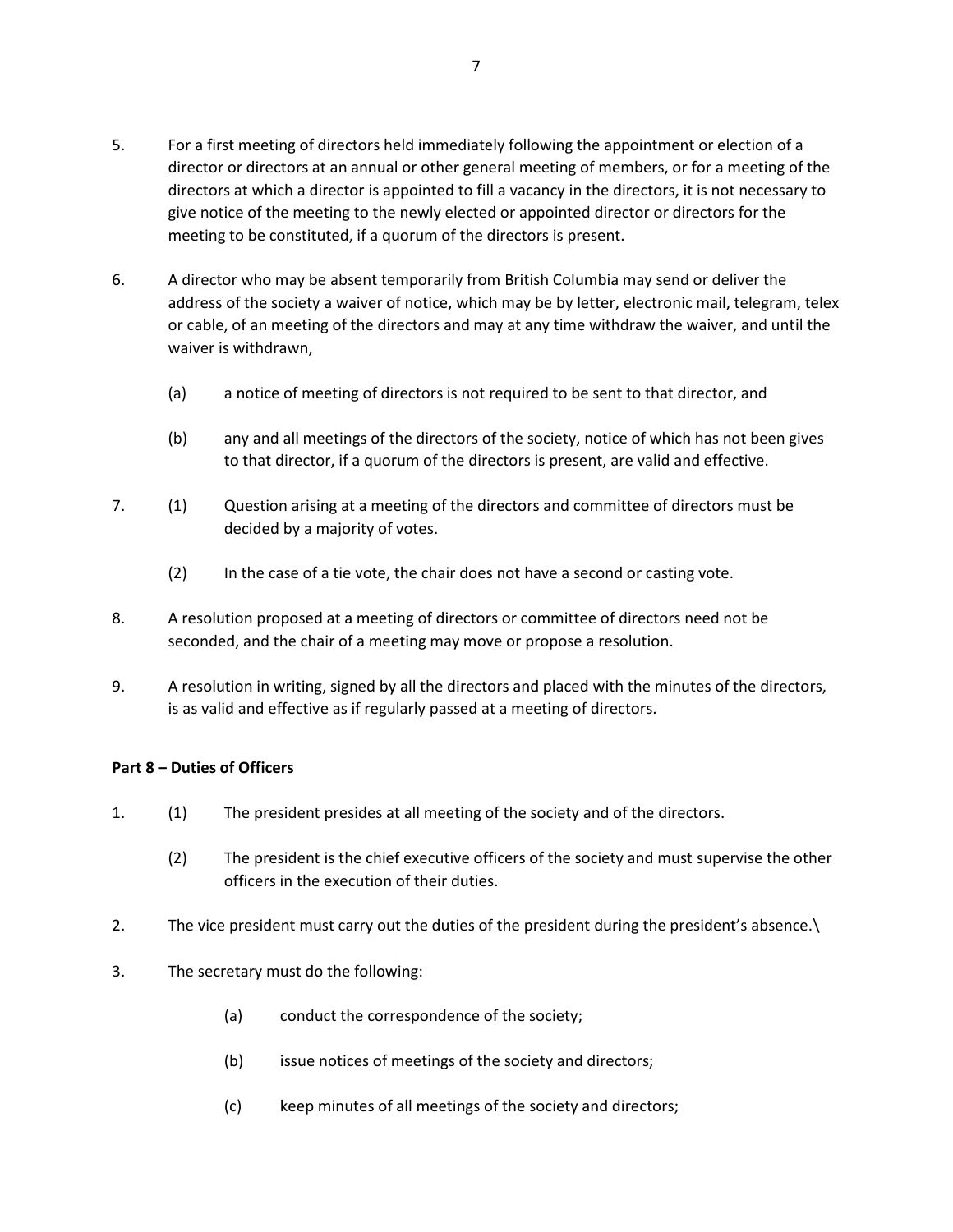- (d) have custody of all records and documents of the society except those required to be kept by the treasurer;
- (e) have custody of the common seal of the society;
- (f) maintain the register of members;
- (g) maintain the register of honourary members.
- 4. The treasurer must
	- (a) keep financial records, including books of account, necessary to comply with the *Society Act*, and
	- (b) render financial statements to the directors, members and others when required.
- 5. (1) The offices of secretary and treasurer may be held by one person who is to be known as the secretary treasurer.
	- (2) If a secretary treasurer holds office, the total number of directors must not be less than 5 or the greater number that may have been determined under bylaw 26 (2).
- 6. In the absence of the secretary from a meeting, the directors must appoint another person to act as secretary at the meeting.

## **Part 9 – Seal**

- 1. The directors may provide a common seal for the society and may destroy a seal and substitute a new seal in its place.
- 2. The common seal must be affixed only when authorized by a resolution of the directors and then only in the presence of the persons specified in the resolution, or if no persons are specified, in the presence of the president and secretary or president and secretary treasurer.

## **Part 10 – Borrowing**

- 1. In order to carry out the purposes of the society the directors may, on behalf of and in the name of the society, raise or secure the payment or repayment of money in the manner they decide, and , in particular but without limiting that power, by the issue of debentures.
- 2. A debenture must not be issued without the authorization of a special resolution.
- 3. The members may, by special resolution, restrict the borrowing powers of the directors, but a restriction imposed expires at the next annual general meeting.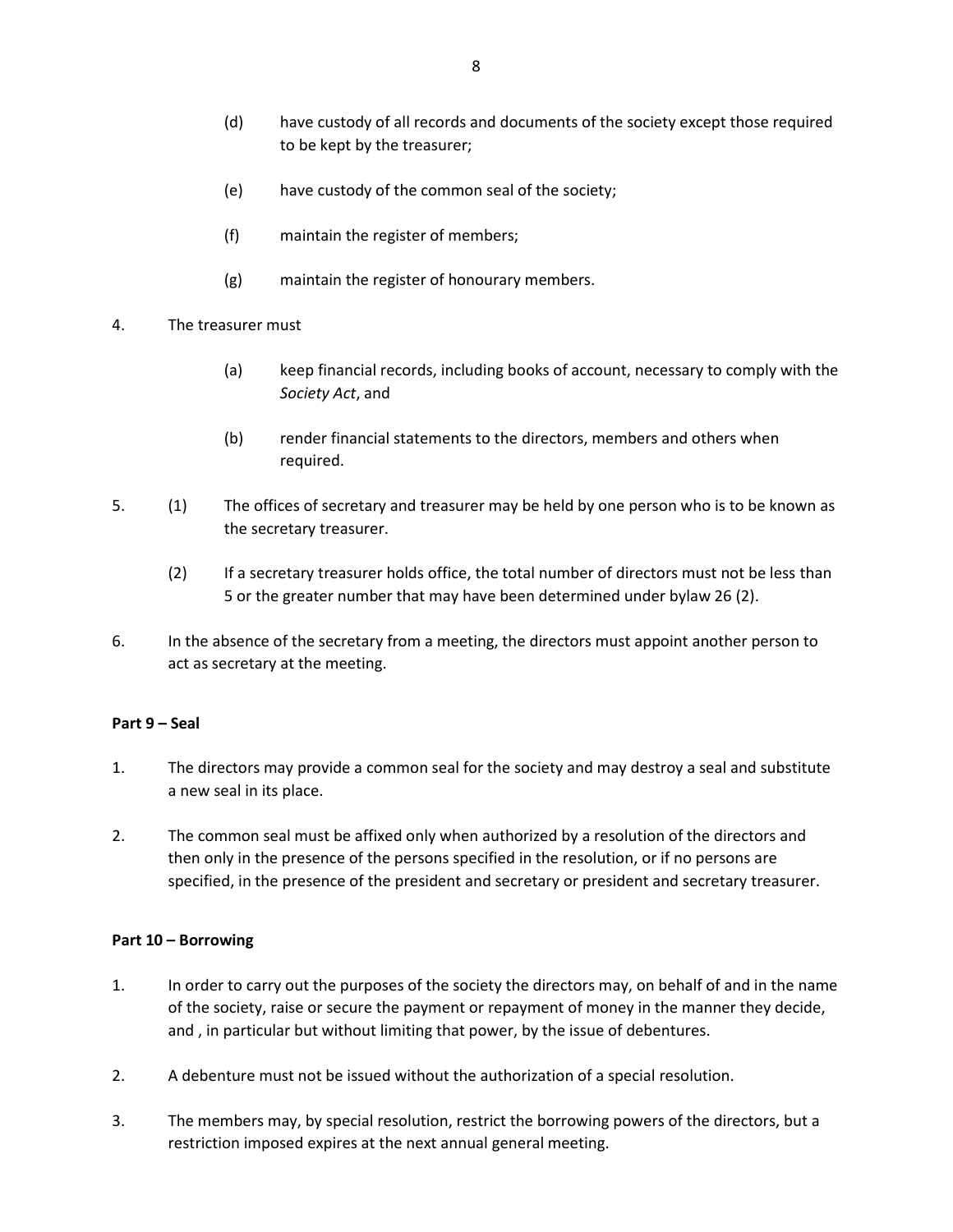### **Part 11 – Auditor**

- 1. This Part applies only if the society is required or has resolved to have an auditor.
- 2. The first auditor must be appointed by the directors who must also fill all vaccines occurring in the office of auditor.
- 3. At each annual general meeting the society must appoint an auditor to hold office until the auditor is re-elected or a successor is elected at the next annual general meeting.
- 4. An auditor may be removed by ordinary resolution.
- 5. An auditor must be promptly informed in writing of the auditor's appointment or removal.
- 6. A director or employee of the society must not be its auditor.
- 7. The auditor may attend general meetings.

## **Part 12 – Notices to Members**

- 1. A notice may be given to a member, either personally, by mail to the member at the member's registered address.
- 2. A notice sent by mail is deemed to have been given on the second day following the day on which the notice is posted, and in proving that notice has been given, it is sufficient to prove the notice was properly addressed and put in a Canadian post office receptacle.
- 3. (1) Notice of a general meeting must be given to
	- (a) every member shown on the register of members on the day notice is given, and
	- (b) the auditor, if Part 11 applies.
	- (2) No other person is entitled to receive a notice of a general meeting.

## **Part 13 – Bylaws**

- 1. On being admitted to membership, each member is entitled to, and the society must give the member without charge, a copy of the constitution and bylaws of the society.
- 2. These bylaws, where permitted by the British Columbia *Society Act*, are alterable by special resolution.